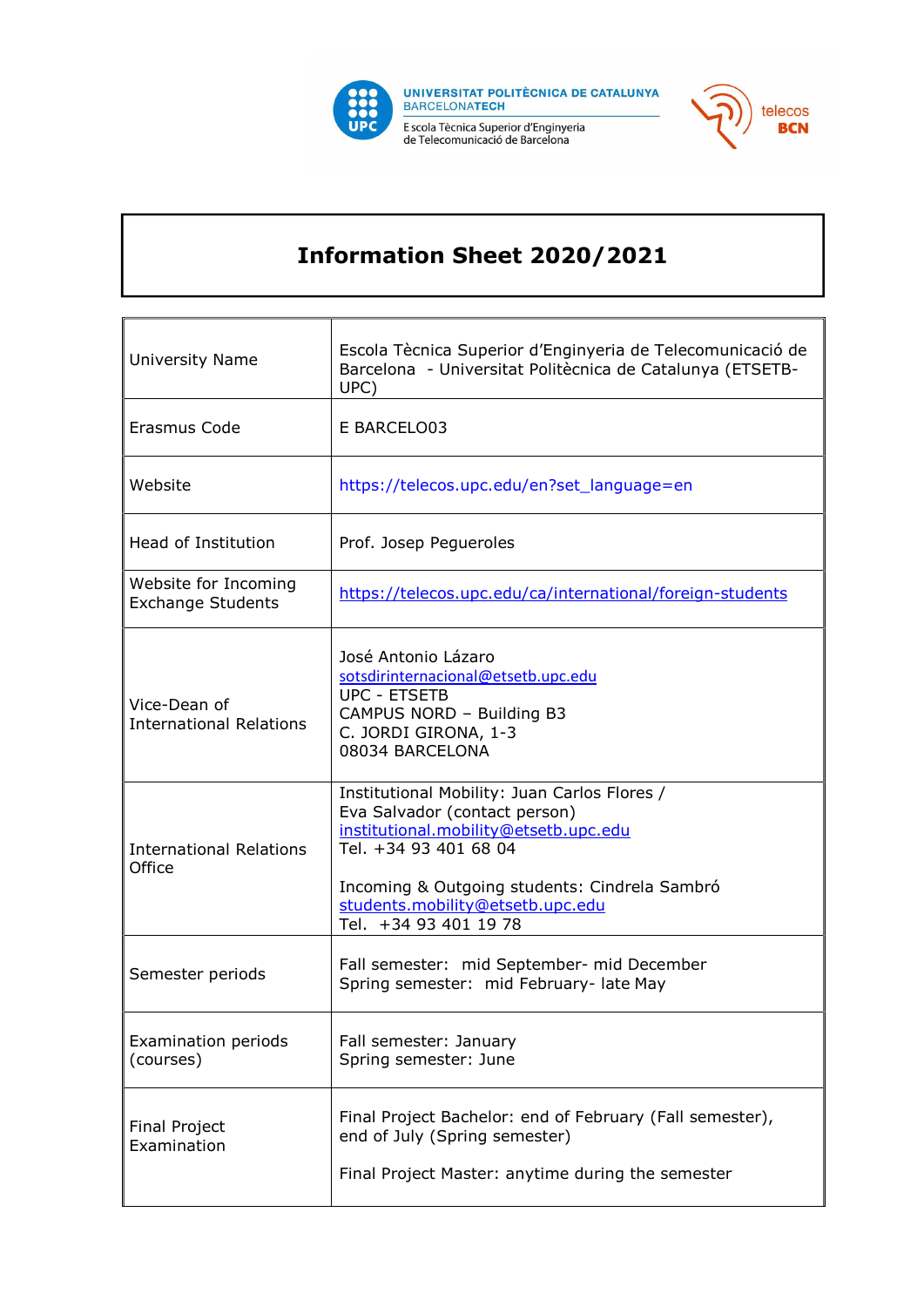| Requirements                                              | <b>Bachelor Degrees:</b> It is essential for mobility condition to have<br>passed at least 120 ECTS credits (you can count credits which<br>you are still studying now and you are going to pass just before<br>coming to our School). The request of 120 ECTS credits passed<br>is mandatory at the time of registration in our School.<br>Master Degrees: To enroll master courses we will request<br>you to have passed 180 credits at your home institution.                                                                                  |
|-----------------------------------------------------------|---------------------------------------------------------------------------------------------------------------------------------------------------------------------------------------------------------------------------------------------------------------------------------------------------------------------------------------------------------------------------------------------------------------------------------------------------------------------------------------------------------------------------------------------------|
| Courses offered to<br>incoming students                   | Courses available for incoming students:<br>https://infoteleco.upc.edu/genweb/webmob/app/#!/courses<br>You can filter at the left by bachelor courses ("bachelor's<br>degree") or master courses ("master degree"), and by semester<br>or language.<br>If you are interested in doing courses of the bachelor in Physics<br>Engineering ( https://etsetb.upc.edu/en/study-<br>programs/degrees/bachelor2019s-degree-in-engineering-<br>physics), you will need to request them by email to:<br>students.mobility@etsetb.upc.edu.                  |
| Complete study<br>plans<br>(not all these<br>subjects are | The courses of the links above belong to the different study<br>plans of the school:<br><b>MASTERS:</b><br>Master in Telecommunication Engineering (MET):<br>https://etsetb.upc.edu/ca/estudis/masters/masters-degree-<br>in-telecommunications-engineering-met<br>Master in Electronic Engineering (MEE):<br>https://etsetb.upc.edu/en/study-programs/masters/masters-<br>degree-in-electronic-engineering-mee<br>Master in Photonics:<br>https://etsetb.upc.edu/ca/estudis/masters/masters-degree-<br>in-photonics<br>BACHELORS (4 year study): |
| offered for<br>incoming<br>students)                      | Bachelor's degree in Telecommunications Technologies and<br>Services Engineering (Majors: Audiovisual Systems, Electronic<br>Systems, Telecommunications Systems, Network Systems)<br>https://etsetb.upc.edu/en/study-programs/degrees/bachelors-degree-<br>in-telecommunications-technologies-and-services-engineering<br>Bachelor's degree in Engineering Physics:<br>https://etsetb.upc.edu/en/study-programs/degrees/bachelor2019s-<br>degree-in-engineering-physics                                                                          |